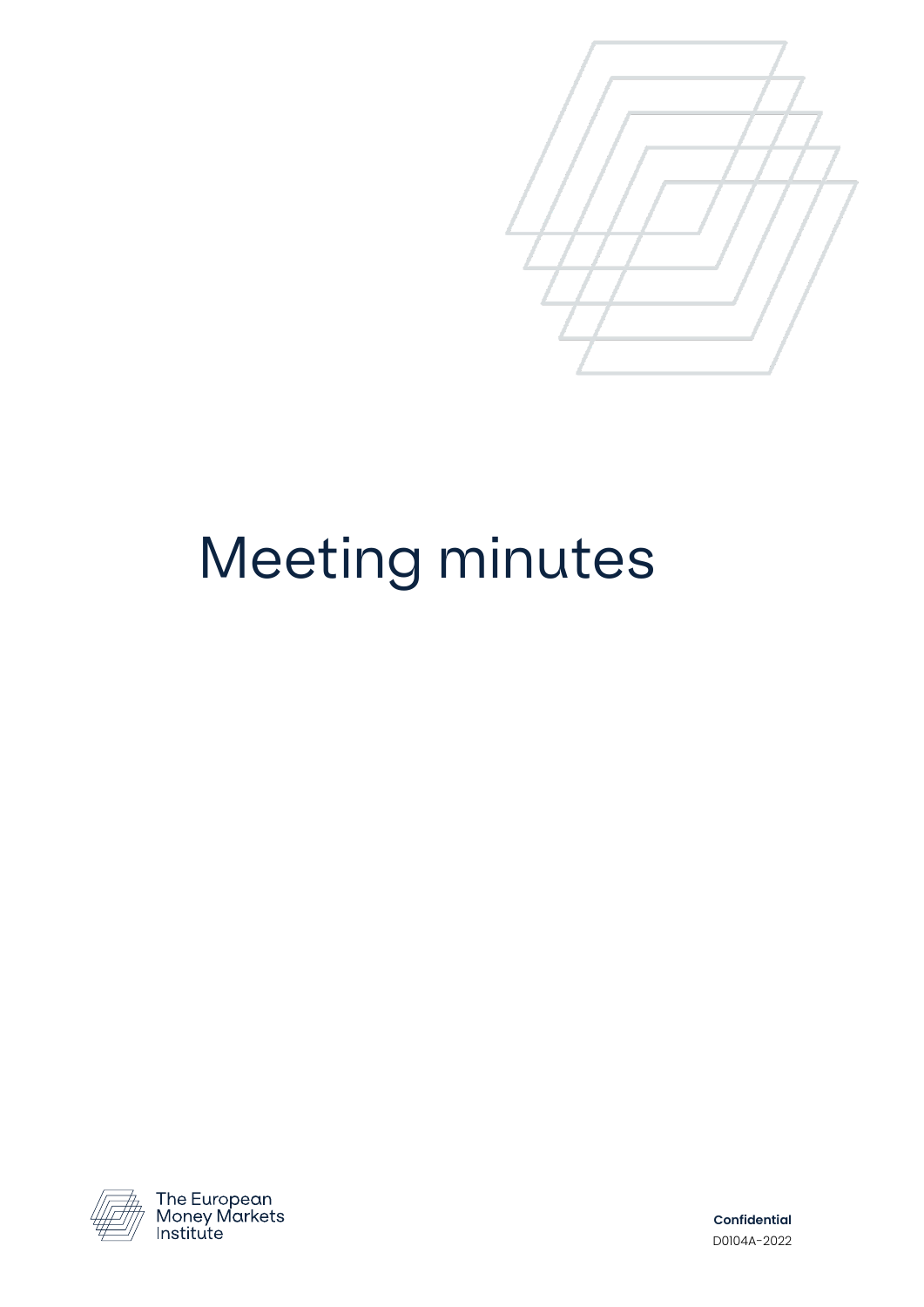## Meeting minutes

| <b>Meeting title</b> | 89th Oversight Committee Meeting                                                                                                                                                                                                                                                                                                                               |
|----------------------|----------------------------------------------------------------------------------------------------------------------------------------------------------------------------------------------------------------------------------------------------------------------------------------------------------------------------------------------------------------|
| Date and time        | 26th April 2022, 10.00-13.30                                                                                                                                                                                                                                                                                                                                   |
| Location             | EMMI premises/conference call                                                                                                                                                                                                                                                                                                                                  |
|                      |                                                                                                                                                                                                                                                                                                                                                                |
| <b>Attendees</b>     | Members:<br>A. COVIN (Chair) - On site<br>M. BRIZEE - Virtually<br>Z. CHATZIMPEI - Virtually<br>J.C. CUEVAS - Virtually<br>A. KOZHEVNIKOVA - Virtually<br>D. LE MASSON - On site<br>T. MILLION - Virtually<br>T. MIRONCZUK - Virtually<br>M. SCHNEIDER $-$ On site<br>M. VERHEIJEN $-$ On site<br>L. VLAMINCK - On site<br>J-L. SCHIRMANN (EMMI CEO) - On site |
|                      | The European Money Markets Institute:                                                                                                                                                                                                                                                                                                                          |
|                      | J. FELDKAMP, A. FANEA, G. OBOTH, A. GUZZARDI, C. BERGAMASCHI                                                                                                                                                                                                                                                                                                   |
|                      | Guest:                                                                                                                                                                                                                                                                                                                                                         |
|                      | J-F. PONS (Board of the EMMI Board of Directors; observer)                                                                                                                                                                                                                                                                                                     |
| Quorum               | Il voting members                                                                                                                                                                                                                                                                                                                                              |

## Agenda item

| Welcome                               | The Chair Mr A. COVIN welcomed the Members to the 89 <sup>th</sup> Oversight Committee<br>meeting. Mr J-F. PONS informed that his mandate as Chair and Member of the<br>EMMI Board of Directors will expire in July 2022. He thanked the Members of the<br>Oversight Committee for their great work in all these years to ensure a robust<br>oversight of the EURIBOR benchmark.     |
|---------------------------------------|--------------------------------------------------------------------------------------------------------------------------------------------------------------------------------------------------------------------------------------------------------------------------------------------------------------------------------------------------------------------------------------|
| Item 1<br><b>Conflict of interest</b> | Discussion points:<br>The Chair reminded everyone that Members of the Oversight Committee are<br>appointed on a personal basis and should not be subject to instructions from<br>the company/organization they are affiliated to (if any). Members are<br>personally responsible to recuse of relevant decision making in the event a<br>conflict of interest situation might arise. |
| Item <sub>2</sub>                     | Discussion points:                                                                                                                                                                                                                                                                                                                                                                   |

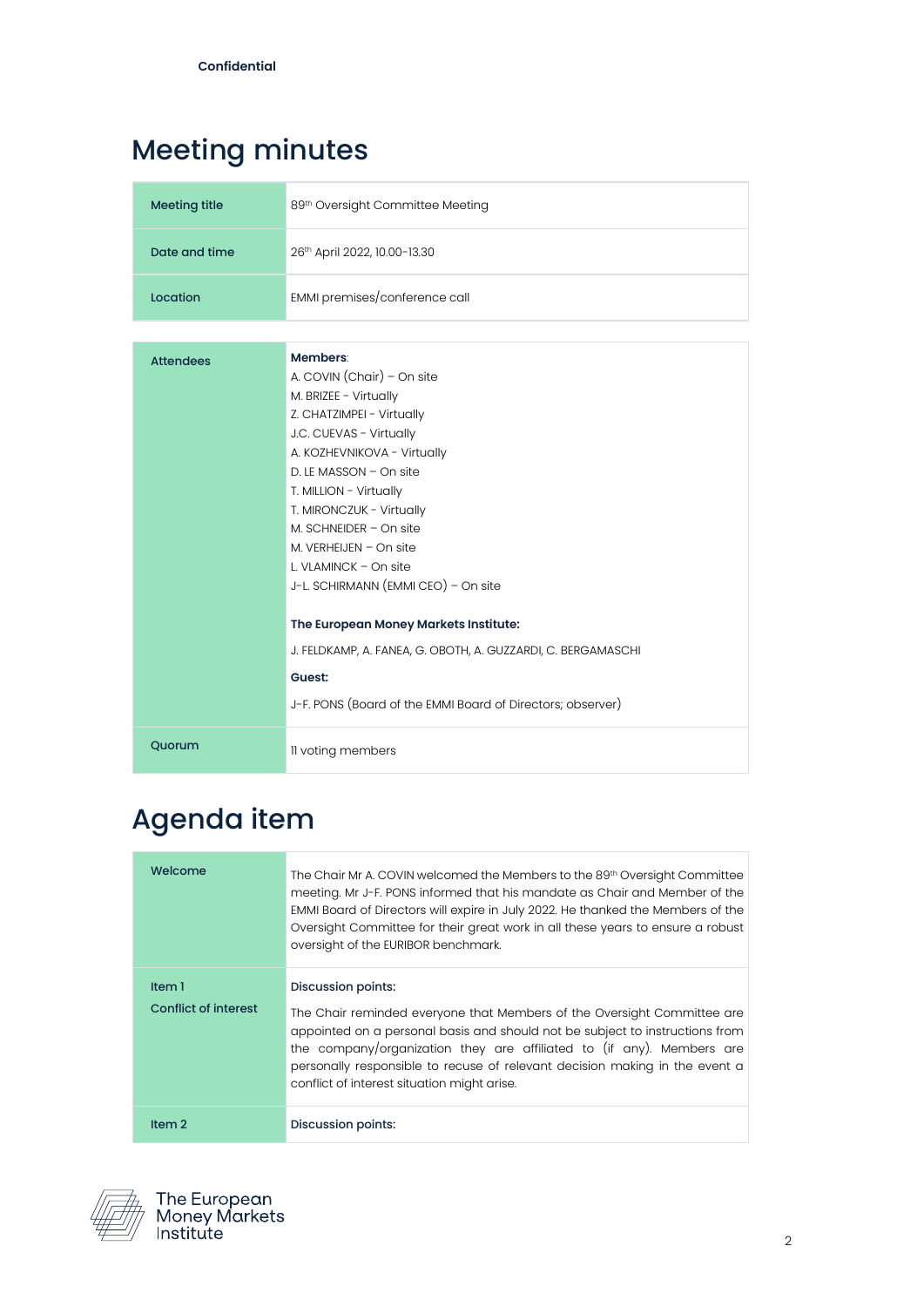| Minutes of the<br>previous meeting                                          | The Members reviewed the minutes of the previous meeting of the Oversight<br>Committee that took place on the 15th of March 2022.                                                                                                                                                                                                                                                                                                                 |
|-----------------------------------------------------------------------------|---------------------------------------------------------------------------------------------------------------------------------------------------------------------------------------------------------------------------------------------------------------------------------------------------------------------------------------------------------------------------------------------------------------------------------------------------|
|                                                                             | Ms Z. CHATZIMPEI highlighted a typo in one of the bullet points on page 5 item 6.                                                                                                                                                                                                                                                                                                                                                                 |
|                                                                             | Decision and votes:                                                                                                                                                                                                                                                                                                                                                                                                                               |
|                                                                             | The minutes of the previous meeting were approved unanimously.                                                                                                                                                                                                                                                                                                                                                                                    |
|                                                                             | EMMI to amend the typo mentioned above and to publish the minutes on the<br>EMMI website.                                                                                                                                                                                                                                                                                                                                                         |
| Item <sub>3</sub>                                                           | <b>Discussion points:</b>                                                                                                                                                                                                                                                                                                                                                                                                                         |
| <b>Regulatory update</b>                                                    | Ms A. FANEA provided the Members with an update on the latest regulatory and<br>supervisory topics:                                                                                                                                                                                                                                                                                                                                               |
|                                                                             | Regular exchanges with ESMA: In January 2022, ESMA took over EMMI's<br>supervision. EMMI prepared a supervisory reporting framework which<br>includes reporting of all meeting materials and minutes going<br>forward for all EMMI's governance bodies, including the Oversight<br>Committee. On March 2022, the first quarterly bilateral meeting<br>between EMMI and ESMA took place in which EMMI presented the<br>status of current projects. |
|                                                                             | ESMA statement on Ukraine: ESMA announced that it is closely<br>monitoring the impact of the Ukraine crisis on financial markets and<br>is prepared to use its relevant tools to ensure the orderly functioning<br>of markets, financial stability and investor protection.                                                                                                                                                                       |
|                                                                             | Meeting of the ARRC: The Alternative Reference Rate Committee<br>(ARC) met on 23 March 2022 discussing:                                                                                                                                                                                                                                                                                                                                           |
|                                                                             | federal LIBOR legislation (signed into law on 15 March 2022,<br>$\circ$<br>Consolidated Appropriations Act, 2022)                                                                                                                                                                                                                                                                                                                                 |
|                                                                             | momentum towards the Secured Overnight Financing Rate<br>$\circ$<br>(SOFR)                                                                                                                                                                                                                                                                                                                                                                        |
|                                                                             | results from the latest sentiment survey of ARRC members<br>$\circ$                                                                                                                                                                                                                                                                                                                                                                               |
|                                                                             | work evaluating 1-year Term SOFR.<br>$\circ$                                                                                                                                                                                                                                                                                                                                                                                                      |
|                                                                             | Ms A. FANEA informed that the current EU sanctions against Russia, in the context<br>of the conflict between Russia and Ukraine, are not applicable to EMMI services.<br>EMMI is following the developments on this matter closely.                                                                                                                                                                                                               |
|                                                                             | Mr J-F. PONS added that ESMA had stressed the importance they put on the<br>development of EURIBOR V3 in a recent meeting he had with the supervisor.                                                                                                                                                                                                                                                                                             |
| Item 4                                                                      | <b>Discussion points:</b>                                                                                                                                                                                                                                                                                                                                                                                                                         |
| <b>EURIBOR Oversight</b><br>Report                                          | Mr A. GUZZARDI presented the EURIBOR Oversight Report for March 2022. In the<br>observed period, EURIBOR was always published on time and according to the<br>input data received. The report showed quantitative and qualitative indicators<br>to monitor EURIBOR.                                                                                                                                                                               |
| Item 5                                                                      | <b>Discussion points:</b>                                                                                                                                                                                                                                                                                                                                                                                                                         |
| Report on the 2 <sup>nd</sup><br><b>Annual Methodology</b><br><b>Review</b> | Mr A. GUZZARDI gave a presentation on the proposed changes for the $2nd$ Annual<br>Review of the EURIBOR Methodology. Mr A. GUZZARDI pointed out that the goal is<br>to ensure EURIBOR's constant market representativeness and improve the<br>quality of the EURIBOR benchmark, its robustness and reliability, and to comply                                                                                                                    |

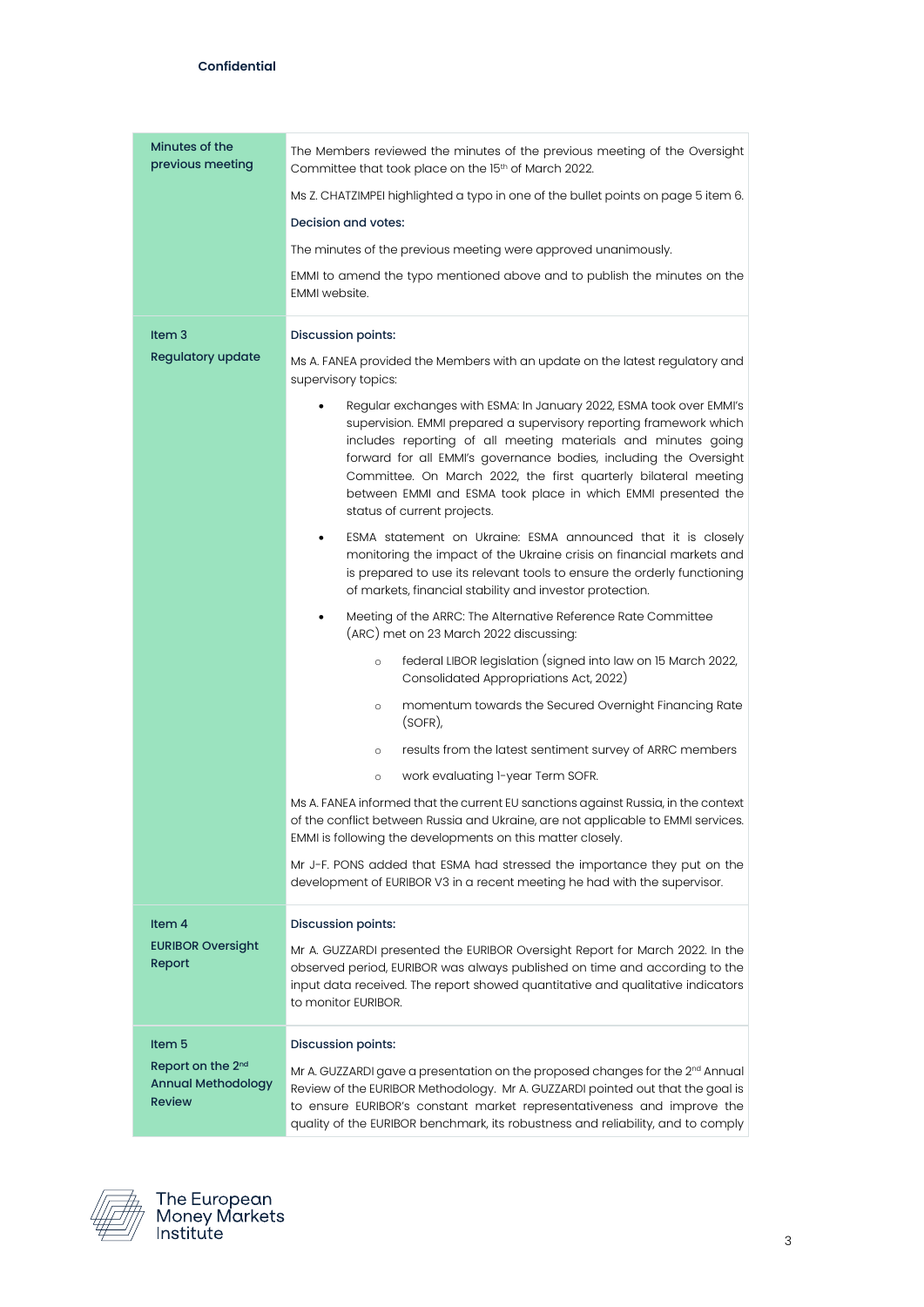|                                                                          | with legal obligations. He highlighted that EMMI suggests the implementation of<br>four changes. These were consistent with financial theory and should increase<br>the volumes and number of representative transactions used to determine<br>EURIBOR, without inducing unwanted volatility.                                                                                                                                                                                                           |
|--------------------------------------------------------------------------|---------------------------------------------------------------------------------------------------------------------------------------------------------------------------------------------------------------------------------------------------------------------------------------------------------------------------------------------------------------------------------------------------------------------------------------------------------------------------------------------------------|
|                                                                          | The Members of the Committee approved the four changes proposed by EMMI<br>for the EURIBOR 2 <sup>nd</sup> Annual Methodology review. Following the rules and internal<br>EMMI procedures, Members agreed that these changes do not represent a<br>material change and improve the quality of EURIBOR, its robustness and<br>reliability.                                                                                                                                                               |
|                                                                          | Decision and votes:                                                                                                                                                                                                                                                                                                                                                                                                                                                                                     |
|                                                                          | The Members of the Committee approved the changes for the EURIBOR 2 <sup>nd</sup><br>Annual Methodology review.                                                                                                                                                                                                                                                                                                                                                                                         |
| Item 6                                                                   | Discussion points:                                                                                                                                                                                                                                                                                                                                                                                                                                                                                      |
| <b>EURIBOR V3 project</b>                                                | Mr G. OBOTH updated Members on the developments of the EURIBOR V3 project:<br>the potential centralisation of the determination and the calculation of the Level<br>3 at the administrator. The next meeting of the EURIBOR V3 Working Group will<br>take place on 7 July 2022. EMMI is currently testing five concepts and the<br>preliminary results will be presented to the Panel Banks during the meeting.                                                                                         |
| Item <sub>7</sub>                                                        | <b>Discussion points:</b>                                                                                                                                                                                                                                                                                                                                                                                                                                                                               |
| Level of activities of<br>current Panel Banks                            | Mr G. OBOTH gave a presentation on the analysis of the Panel Banks' balance<br>sheet in 2020. Following the discussion at the Oversight Committee meeting in<br>November 2021, Members asked to analyse the level of activities of current Panel<br>Banks following section 7 of the Benchmark Determination Methodology. G.<br>OBOTH showed the following data:                                                                                                                                        |
|                                                                          | Ranking of the Panel Banks within their country                                                                                                                                                                                                                                                                                                                                                                                                                                                         |
|                                                                          | Total balance sheet - deposit for banks<br>٠                                                                                                                                                                                                                                                                                                                                                                                                                                                            |
|                                                                          | Deposits from banks - short term <1 year<br>٠                                                                                                                                                                                                                                                                                                                                                                                                                                                           |
|                                                                          | Rating of the Panel banks<br>٠                                                                                                                                                                                                                                                                                                                                                                                                                                                                          |
|                                                                          | The IFRS position "deposits for banks" is not consistent among Panel Banks. They<br>can include central bank transactions, foreign exchange deposits and repo<br>transactions. More detailed information per Panel Bank, based on public<br>documents, is not retrievable. Members highlighted that it is important to have<br>a diverse spectrum of banks in the EURIBOR Panel. The geographic aspect<br>should also be taken into consideration when new joiners would apply to<br>become Panel Bank. |
| Item 8                                                                   | <b>Discussion points:</b>                                                                                                                                                                                                                                                                                                                                                                                                                                                                               |
| <b>Review Terms of</b><br>Reference of the<br><b>Oversight Committee</b> | Ms C. BERGAMASCHI presented proposed changes on the review of the Terms of<br>Reference of the Oversight Committee: an amendment to the voting quorum<br>for changes in the Panel and another on the competence to appoint the Chair,<br>which will lay with the CEO. The Terms of Reference of the Oversight Committee<br>should be reviewed at least every two years.<br>Decision and votes:                                                                                                          |
|                                                                          | The Members of the Oversight Committee approved the changes in Terms of<br>Reference.                                                                                                                                                                                                                                                                                                                                                                                                                   |
| Item 9                                                                   | Discussion points:                                                                                                                                                                                                                                                                                                                                                                                                                                                                                      |